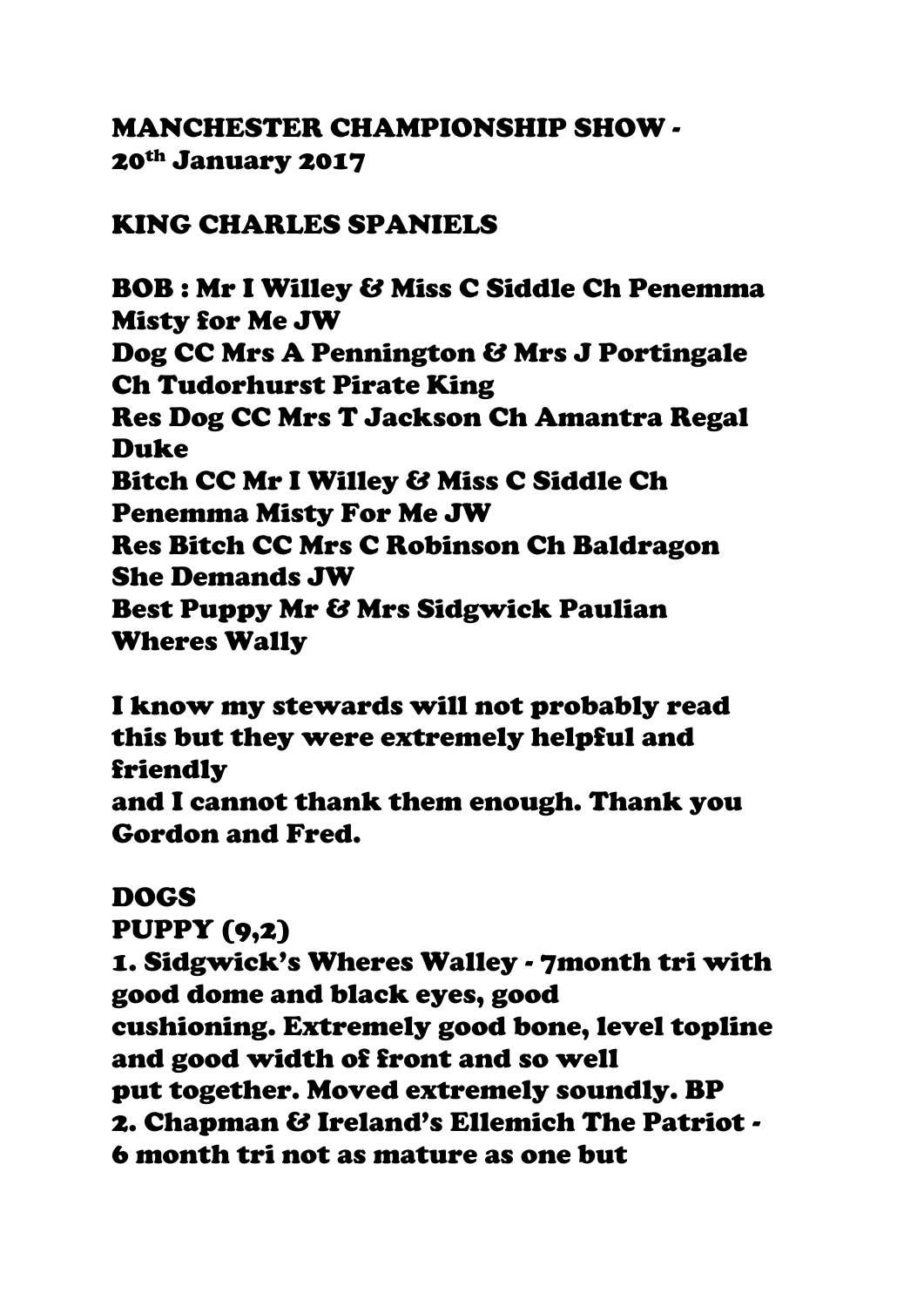very promising. Nicely marked and very typy. Good rich tan, full over the eyes which were black. Short level topline 3. Jackson's Amantra Regal Salute

# JUNIOR (5,2)

1. Goodwin's Diggle Dandelion JW - 17.1/2 month blenhein with such a good coat for one so young and this was rich and dark in colour. Very good bone and ribcage and such a level topline. So sound. His head was extremely large for a young dog with round dark

eyes. Good dome which was full over the eyes and good cushioning which gave him such a gentle expression. Moved happily with elan round the ring. Extremely well presented. Considered him for the RCC but just lost out on maturity.

2. Portingale's King's Ransome. Just out of puppy this b/t had such a good head with black eyes. Level topline and cobby with good bone. Moved well round the ring.

## POST GRADUATE (14,1)

This class was full of first class dogs and some nice dogs went unplaced. The first three were good quality dogs that I am sure will change places many times.

1. Robinson's Baldragon Brecon JW - Lightlymarked tri. good dome, dark eyes and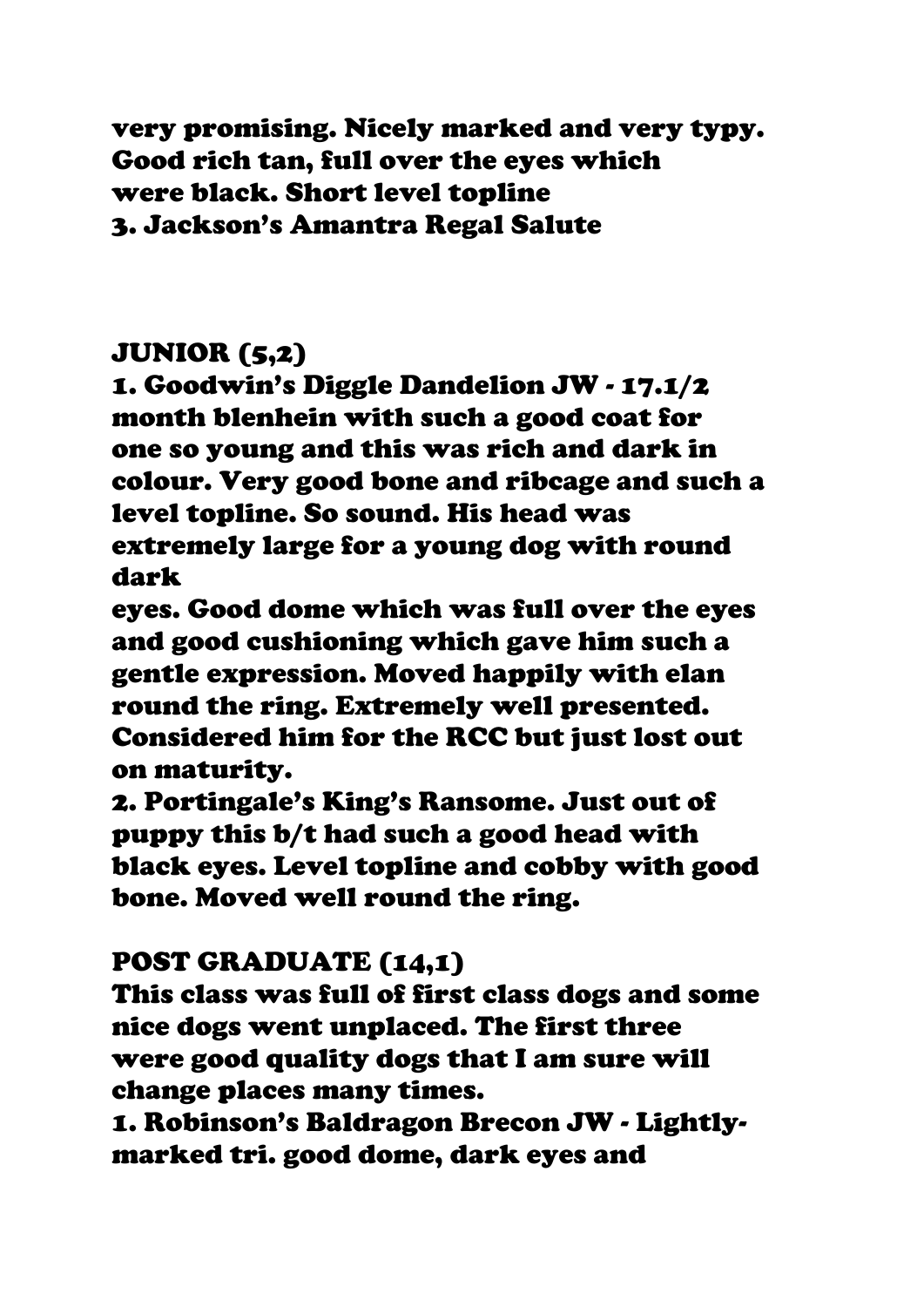correct nose placement and good width of muzzle completed a lovely expression. Low ear set. Good straight front and good bone. 2. Searle's Laola Massimo Dutti At Stonepit - Well-marked tri dog, such a good size cobby with short level back. Good bone, with good width and straight front. Good dome and cushioning under his eyes which were black and, together with good nose placement gave such a pleasing expression. Moved well. 3. Lindley's Flash The Cash At Meglind LIMIT (3,0)

1. Clarke's Stonepit Super Sydney for Poltomic - Have admired this dog for a long time, well marked tri of good size and shape. Moved well round the ring with style and kept a level topline. Good dome, dark eyes and correct nose placement completed a soft gentle expression.

2. Maddison's Celxo Charles Dickens - Masculine rich ruby with good coat and presented in good

condition. Large head. Good bone and ribcage. Moved soundly but not the ring presence of 1. 3. Sproul & Coburn's Khandro No Regrets

# OPEN (5,0)

1, Pennington & Portingale's Ch Tudorhurst Pirate King – b/t of good quality, correct size with cobby body, with the most pleasing gentle face with dark eyes which were set in a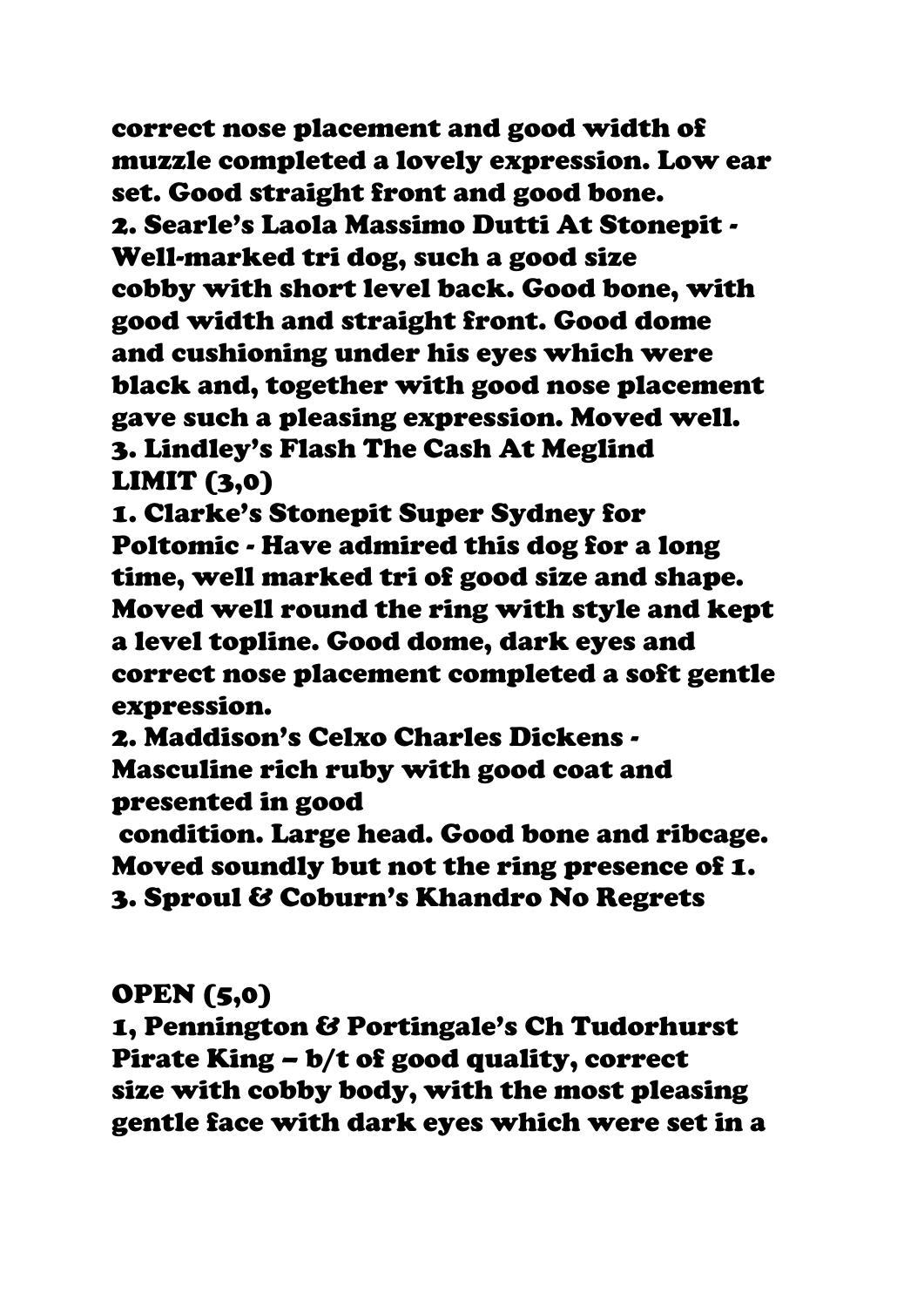large head with good dome and good cushioning. Low set ears. Stood completely square.

Good bone and depth of chest with correct front and good turn of stifle. Well constructed. So hard to find in a black and tan and of such quality. I was pleased to award him his so well deserved fourth CC

2. Jackson's Ch Amantra Regal Duke - Two year old quality Tricolour, with good dome and dark eye , correct nose placement. Good ribcage and good width of front with excellent bone. In good coat which was a little wavy but one of the few dogs who had a coat which, sadly, is lacking in the breed today. Moved smartly and happily round the ring

with level topline. Two completely different types and hard to chose between the two but the b/t just melted my heart. RCC 3.Sproul & Coburn Baldragon Berkely for Khandro

#### **BITCHES**

PUPPY (6, 0)

1. Harvey & Champion's Lankcombe Clara Bow - Very typy six month old tri girl with good front and level topline. Pretty head set with dark eyes making an appealing picture. Good dome. When not playing up moved soundly and just needs more confidence.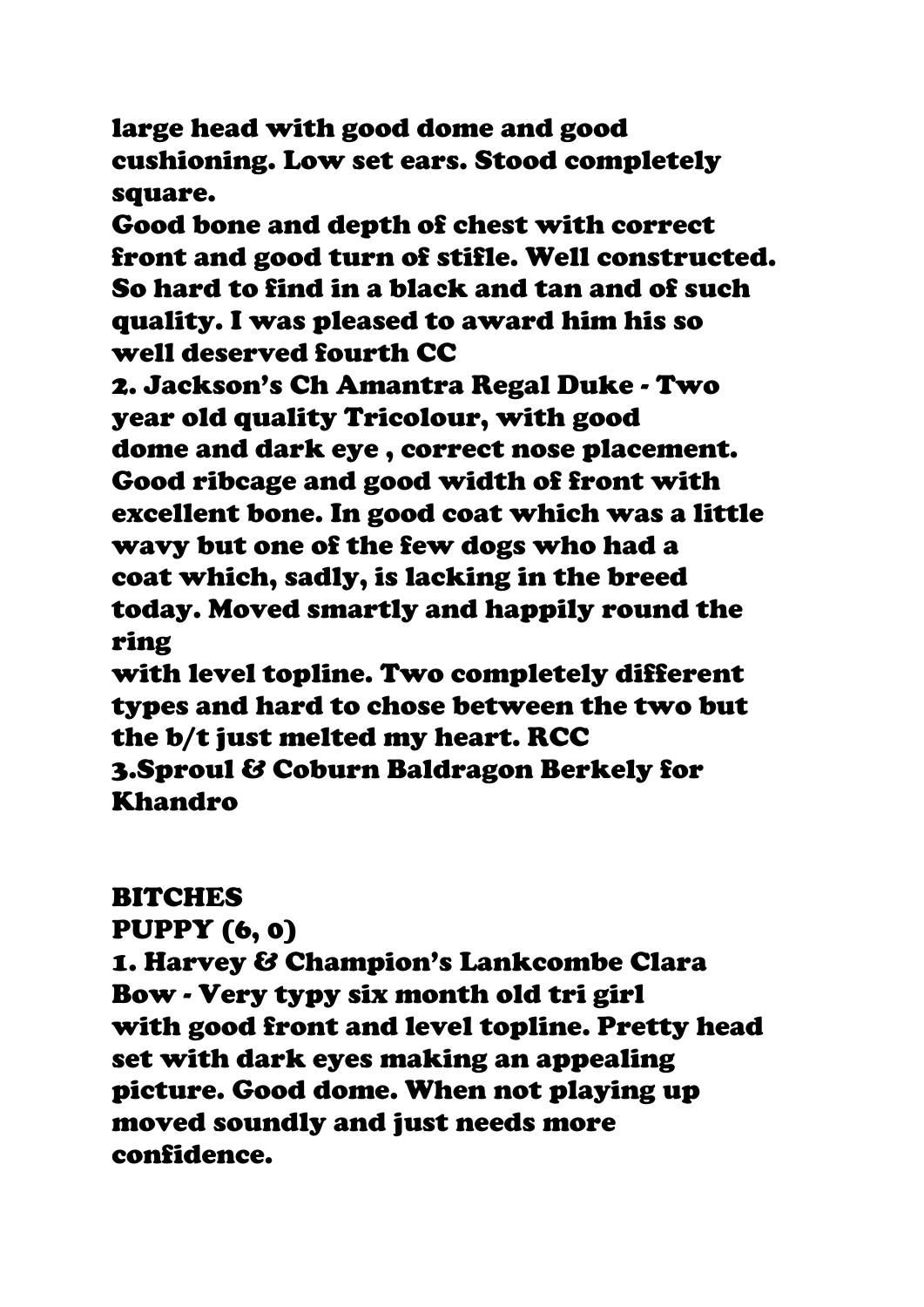2. Cox's Petitpaws Black Pearl - This 11month b/t has really come on since I first saw her as a puppy. Her body has developed and she has a good ribcage, stood square with a level topline and her coat was straight. Round eyes set in a good head with good reach of

neck. She moved well round the ring. 3.Smith & Smith's Othmese Sapphire

# JUNIOR (6,1)

1. Baker's Cofton Fairy Tale - Fell in love with this 15month old girl who was so mature for her age. She caught my eye as soon as she came into the class. She is of correct size and shape. Beautiful head, with good dome, so pleasing, large round dark eyes completed the picture. Super outline, level back and moved so well, flowed round the ring,

most gracefully. She pushed hard for the RCC and only lost out on the maturity and finish of the rcc.

2. Coupland's Winie Od Dvou Orechu - Super cobby thirteen month b/t, really good body and fantastic ribcage. Good reach. Loved her shape. She has a deep chest. Large head with good dome and full over the dark eyes. Moved well and had a level topline both standing and on the move. Two good quality junior bitches which will be very useful to our lovely breed.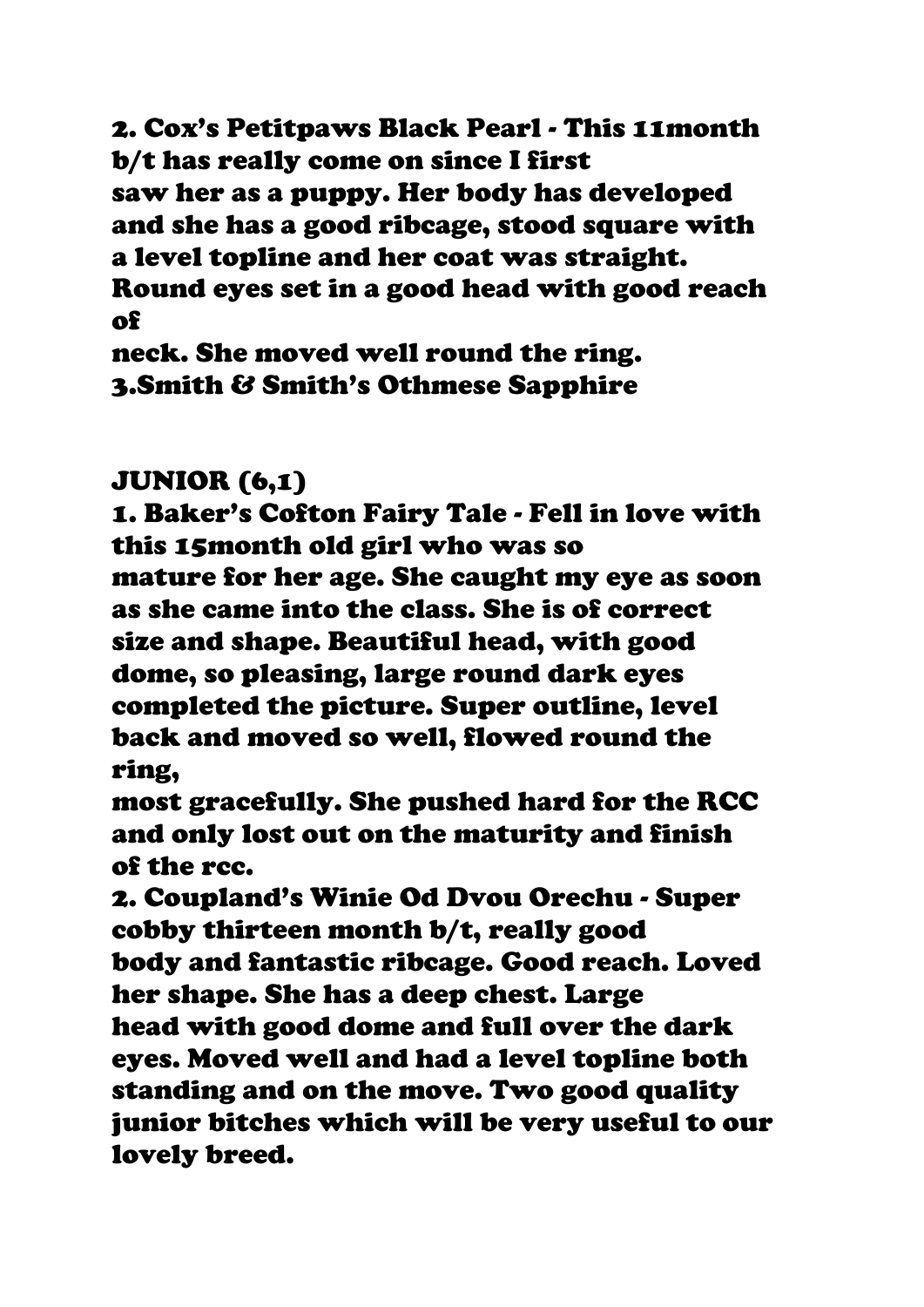## 3.Smith & Smith's Cofton Tallisker With **Othmese**

## POST GRADUATE (8, 1)

1. Hardiman's Tovarich Teanna - Wow - Two lovely b/t girls in two classes. This 21 month old b/t girl has suddenly blossomed. Good head with correct dome and round dark eyes. She has a good cobby body with good bone and good depth and width of chest completed the picture. Moved soundly and happily around the ring 2. Mochrie's Downsbank Tiger Lilly - This 21month old tri girl just oozed King Charles Spaniel. Classic head with good dome, correct nose placement and dark eyes. Good cushioning completed the picture. She

has good bone, with a good ribcage. Straight front and another with good depth and width of chest. Moved a little reticently around the ring but these two could change places. 3.Sproul & Coburn's Khandro Ur My World

## LIMIT (7,2)

1. Goodwin's Lanola Mademoiselle JW - Lightly marked, tri of good size and shape. Good dome with round, dark eyes, correct nose placement and full muzzle completed the picture of a very appealing head. Moved soundly round the ring and just needs to mature.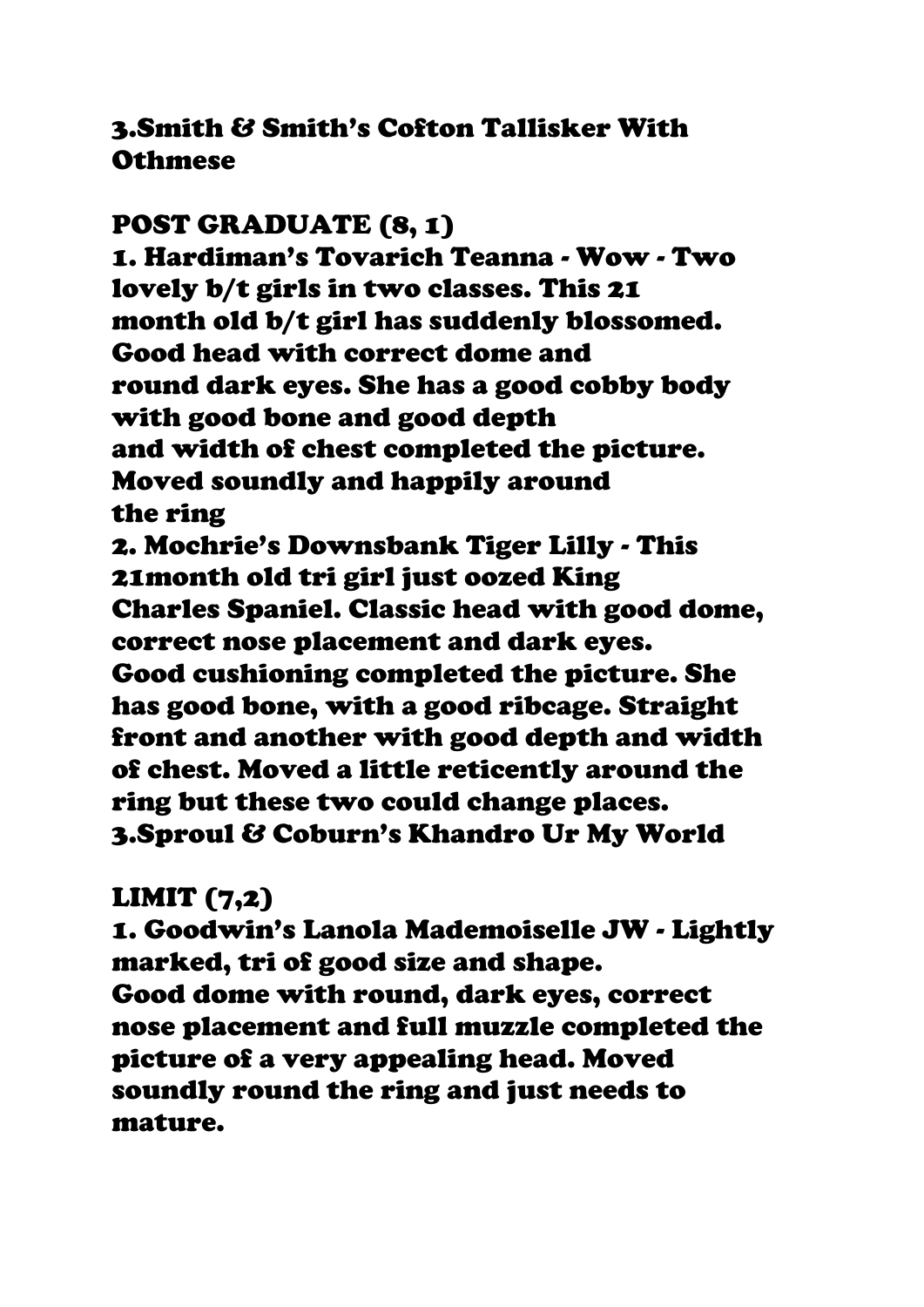2. Williams Tovarich Lady Fair for Kasamanda - This lovely 2year old tri certainly did not make the most of herself today. She is a good quality bitch of correct size. She has a really good dome set with dark eye. Short and cobby she certainly fulfils the standard. She moved ok but her handler let her wander and I think they both needed some training. 3.Matches Khandro La Vie En Rose From Fochai.

#### OPEN (7, 2)

1. Willey & Siddle's Ch Misty For Me JW -I have admired this lovely blenheim bitch for a long time and absolutely fell in love with her on the day. There is nothing to dislike about her. Dark eyes, nose and correct ear placement, with such a good dome. A melting expression which you cannot ignore. She has good lay of shoulders, straight front legs and good width and depth of chest. She was in full coat today and this just enhanced a super quality bitch. She moved freely and soundly round the ring with drive, holding her topline all the time. She has a happy outlook and enjoyed every moment of her showing. I could not find anything to change about her. Very pleased to award her CC and BOB and delighted to see her short listed in the group. A wonderful example of the breed and a real toy spaniel. 2. Robinson's Ch Baldragon She Demands JW - Well known quality tri girl of correct